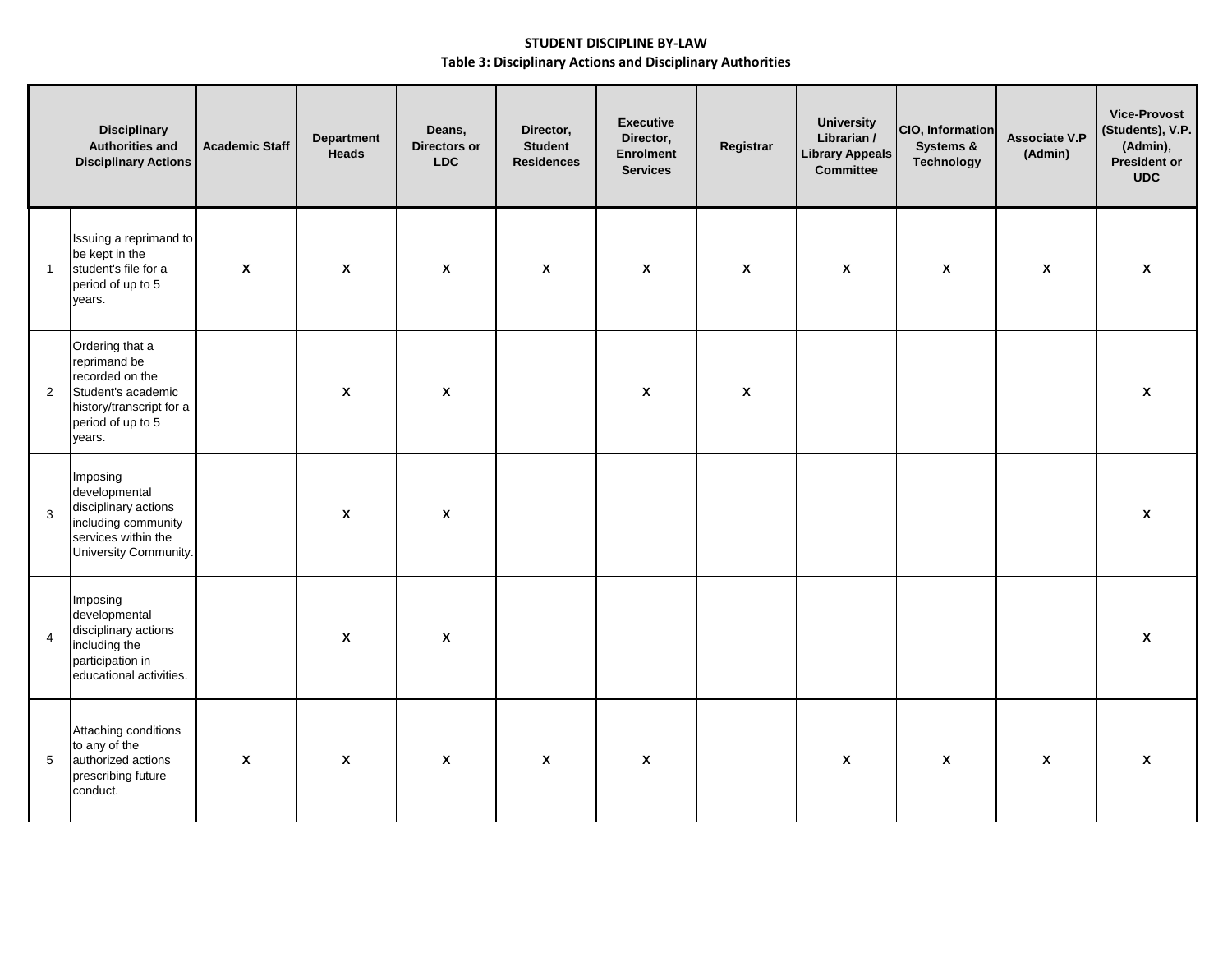|                  | <b>Disciplinary</b><br><b>Authorities and</b><br><b>Disciplinary Actions</b>             | <b>Academic Staff</b> | <b>Department</b><br>Heads | Deans,<br><b>Directors or</b><br><b>LDC</b> | Director,<br><b>Student</b><br><b>Residences</b> | <b>Executive</b><br>Director,<br>Enrolment<br><b>Services</b> | Registrar | <b>University</b><br>Librarian /<br><b>Library Appeals</b><br><b>Committee</b> | CIO, Information<br>Systems &<br><b>Technology</b> | Associate V.P<br>(Admin) | <b>Vice-Provost</b><br>(Students), V.P.<br>(Admin),<br>President or<br><b>UDC</b> |
|------------------|------------------------------------------------------------------------------------------|-----------------------|----------------------------|---------------------------------------------|--------------------------------------------------|---------------------------------------------------------------|-----------|--------------------------------------------------------------------------------|----------------------------------------------------|--------------------------|-----------------------------------------------------------------------------------|
| 6                | Requiring that a<br>written apology and/or<br>retraction be made.                        | $\pmb{\mathsf{X}}$    | $\pmb{\mathsf{X}}$         | $\pmb{\chi}$                                | $\pmb{\mathsf{X}}$                               | $\pmb{\chi}$                                                  |           | $\pmb{\mathsf{x}}$                                                             |                                                    | $\pmb{\mathsf{x}}$       | $\pmb{\chi}$                                                                      |
| $\overline{7}$   | Suspending the<br>assessment or<br>enforcement of a<br>penalty subject to<br>conditions. | $\pmb{\mathsf{X}}$    | $\pmb{\mathsf{X}}$         | $\mathbf{x}$                                | $\mathbf{x}$                                     | $\pmb{\chi}$                                                  |           | $\pmb{\mathsf{x}}$                                                             |                                                    | $\boldsymbol{x}$         | $\pmb{\chi}$                                                                      |
| $\boldsymbol{8}$ | Ordering restitution to<br>be made.                                                      |                       | $\pmb{\mathsf{X}}$         | $\mathbf{x}$                                | $\boldsymbol{x}$                                 |                                                               |           | $\pmb{\mathsf{x}}$                                                             |                                                    | $\boldsymbol{x}$         | $\boldsymbol{\mathsf{X}}$                                                         |
| 9                | Levying a fine.                                                                          |                       |                            |                                             | $\pmb{\mathsf{x}}$                               |                                                               |           | X[8]                                                                           | $\pmb{\chi}$                                       |                          | $\pmb{\mathsf{X}}$                                                                |
| 10               | Suspension from<br>further attendance at<br>classes in a particular<br>course.           | X[7]                  | $\pmb{\mathsf{X}}$         | $\boldsymbol{\mathsf{X}}$                   |                                                  |                                                               |           |                                                                                |                                                    |                          | $\pmb{\chi}$                                                                      |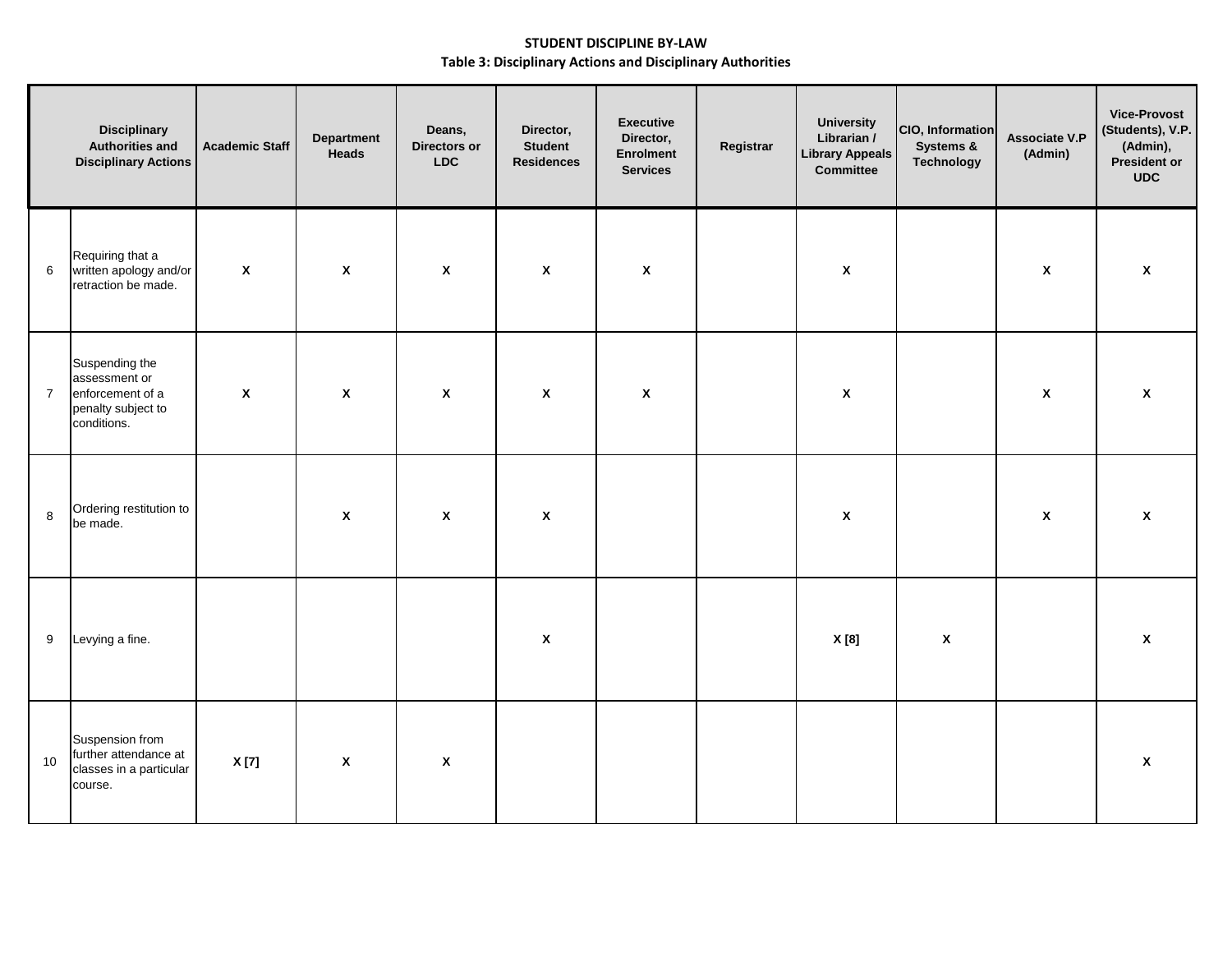|    | <b>Disciplinary</b><br><b>Authorities and</b><br><b>Disciplinary Actions</b>                                                                                       | <b>Academic Staff</b> | Department<br>Heads | Deans,<br>Directors or<br><b>LDC</b> | Director,<br><b>Student</b><br><b>Residences</b> | <b>Executive</b><br>Director,<br>Enrolment<br><b>Services</b> | Registrar | <b>University</b><br>Librarian /<br><b>Library Appeals</b><br><b>Committee</b> | CIO, Information<br>Systems &<br><b>Technology</b> | Associate V.P<br>(Admin) | <b>Vice-Provost</b><br>(Students), V.P.<br>(Admin),<br>President or<br><b>UDC</b> |
|----|--------------------------------------------------------------------------------------------------------------------------------------------------------------------|-----------------------|---------------------|--------------------------------------|--------------------------------------------------|---------------------------------------------------------------|-----------|--------------------------------------------------------------------------------|----------------------------------------------------|--------------------------|-----------------------------------------------------------------------------------|
| 11 | Suspension from<br>attendance for the<br>balance of one<br>meeting of<br>instructional activity.                                                                   | $\pmb{\mathsf{X}}$    | $\pmb{\mathsf{X}}$  |                                      |                                                  |                                                               |           |                                                                                |                                                    |                          | $\pmb{\chi}$                                                                      |
| 12 | Giving a particular<br>grade on a course,<br>paper, test,<br>examination or other<br>evaluative process<br>because of academic<br>dishonesty or<br>academic fraud. |                       | $\pmb{\mathsf{X}}$  | X[3]                                 |                                                  |                                                               |           |                                                                                |                                                    |                          | $\pmb{\mathsf{X}}$                                                                |
| 13 | Suspension or<br>withdrawal of<br>privileges in whole or<br>in part.                                                                                               |                       | X                   | $\mathsf{x}$                         | $\pmb{\mathsf{x}}$                               | $\pmb{\chi}$                                                  |           | $\pmb{\chi}$                                                                   |                                                    | $\pmb{\mathsf{X}}$       | $\pmb{\mathsf{X}}$                                                                |
| 14 | Restricting or<br>prohibiting access to<br>University property.                                                                                                    |                       |                     | X[3]                                 | X[5]                                             |                                                               |           | X[4]                                                                           |                                                    | X[2]                     | $\mathsf{x}$                                                                      |
| 15 | Suspension from<br>attendance at all or<br>certain classes in a<br>particular department.                                                                          |                       | X                   | $\boldsymbol{\mathsf{x}}$            |                                                  |                                                               |           |                                                                                |                                                    |                          | $\boldsymbol{\mathsf{X}}$                                                         |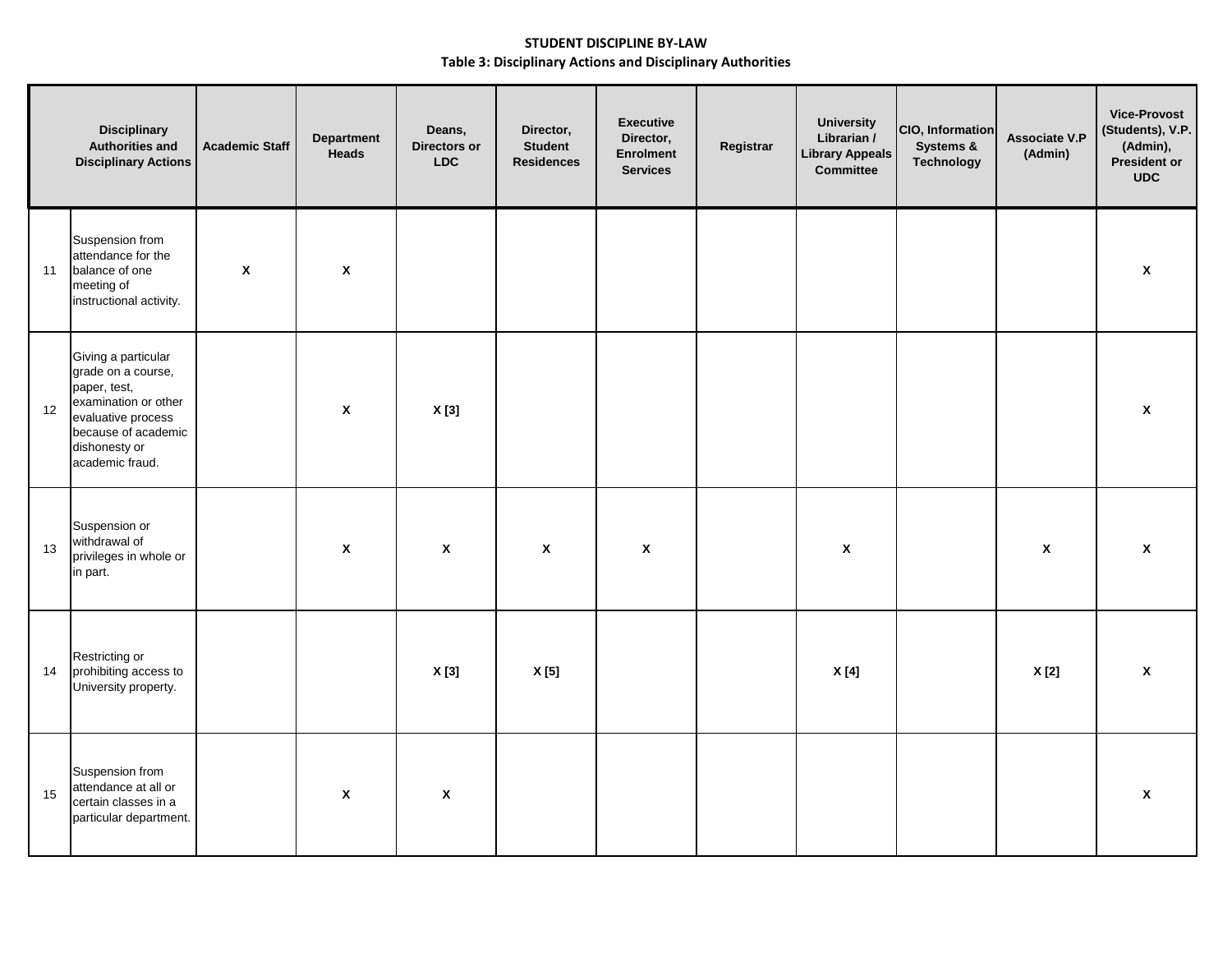|    | <b>Disciplinary</b><br><b>Authorities and</b><br><b>Disciplinary Actions</b>                        | <b>Academic Staff</b> | <b>Department</b><br>Heads | Deans,<br><b>Directors or</b><br><b>LDC</b> | Director,<br><b>Student</b><br><b>Residences</b> | <b>Executive</b><br>Director,<br>Enrolment<br><b>Services</b> | Registrar | <b>University</b><br>Librarian /<br><b>Library Appeals</b><br><b>Committee</b> | CIO, Information<br>Systems &<br><b>Technology</b> | Associate V.P<br>(Admin) | <b>Vice-Provost</b><br>(Students), V.P.<br>(Admin),<br>President or<br><b>UDC</b> |
|----|-----------------------------------------------------------------------------------------------------|-----------------------|----------------------------|---------------------------------------------|--------------------------------------------------|---------------------------------------------------------------|-----------|--------------------------------------------------------------------------------|----------------------------------------------------|--------------------------|-----------------------------------------------------------------------------------|
| 16 | Suspension from a<br>particular course.                                                             |                       | $\pmb{\mathsf{x}}$         | $\pmb{\chi}$                                |                                                  |                                                               |           |                                                                                |                                                    |                          | $\pmb{\mathsf{X}}$                                                                |
| 17 | Suspension-from all or<br>certain courses in a<br>particular department.                            |                       | $\pmb{\mathsf{x}}$         | $\boldsymbol{\mathsf{X}}$                   |                                                  |                                                               |           |                                                                                |                                                    |                          | $\pmb{\chi}$                                                                      |
| 18 | Suspension from<br>attendance at all or<br>certain classes in a<br>particular faculty or<br>school. |                       |                            | $\boldsymbol{\mathsf{x}}$                   |                                                  |                                                               |           |                                                                                |                                                    |                          | $\boldsymbol{x}$                                                                  |
| 19 | Suspension from<br>attendance at all or<br>certain classes in the<br>University.                    |                       |                            | $\boldsymbol{\mathsf{X}}$                   |                                                  |                                                               |           |                                                                                |                                                    |                          | $\boldsymbol{\mathsf{X}}$                                                         |
| 20 | Suspension or<br>expulsion from a<br>faculty or school or<br>from all-courses<br>therein.           |                       |                            | $\boldsymbol{\mathsf{x}}$                   |                                                  |                                                               |           |                                                                                |                                                    |                          | $\boldsymbol{x}$                                                                  |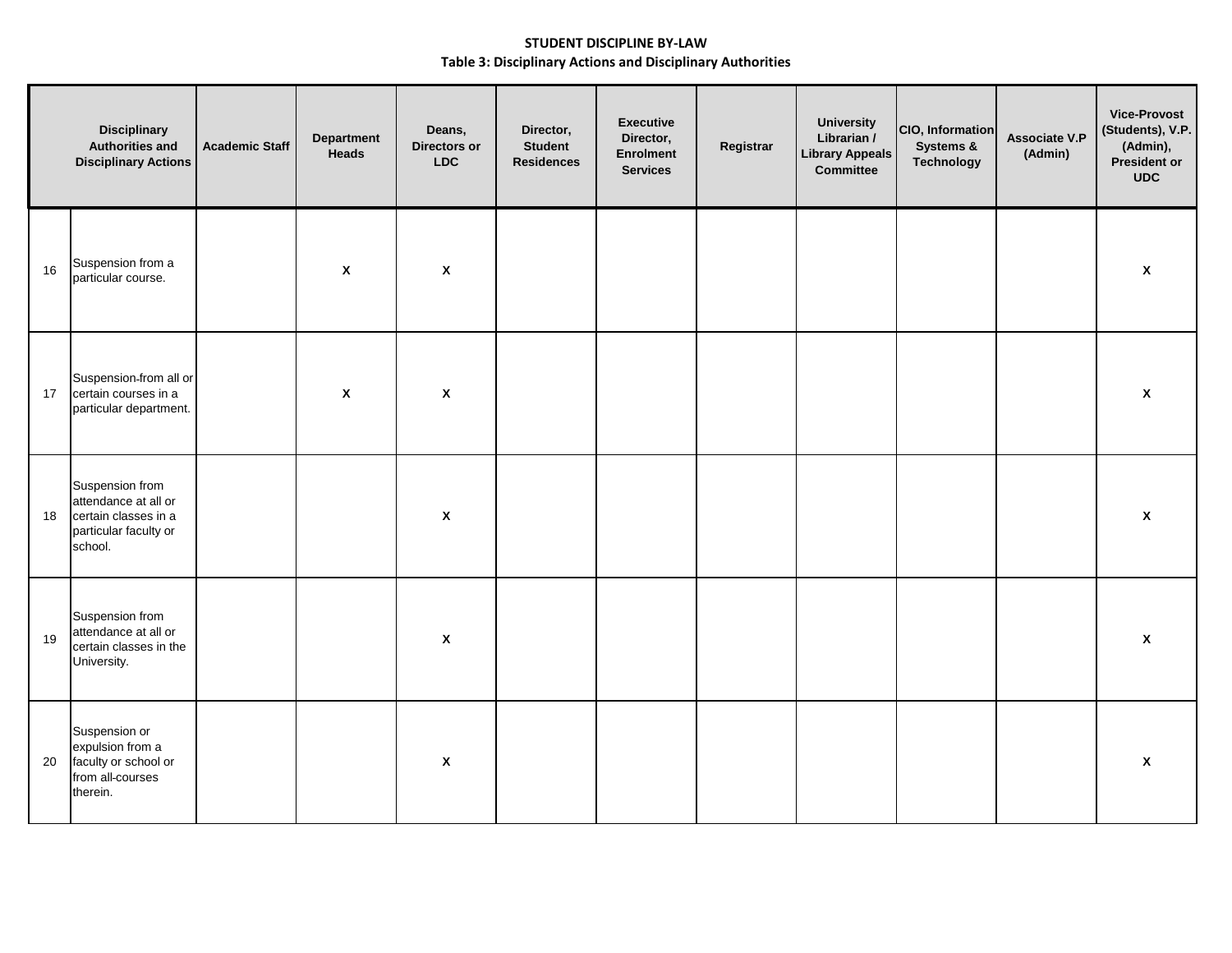|    | <b>Disciplinary</b><br><b>Authorities and</b><br><b>Disciplinary Actions</b>                                             | <b>Academic Staff</b> | <b>Department</b><br><b>Heads</b> | Deans,<br>Directors or<br><b>LDC</b> | Director,<br><b>Student</b><br><b>Residences</b> | <b>Executive</b><br>Director,<br>Enrolment<br><b>Services</b> | Registrar | <b>University</b><br>Librarian /<br><b>Library Appeals</b><br><b>Committee</b> | CIO, Information<br>Systems &<br>Technology | Associate V.P<br>(Admin) | <b>Vice-Provost</b><br>(Students), V.P.<br>(Admin),<br>President or<br><b>UDC</b> |
|----|--------------------------------------------------------------------------------------------------------------------------|-----------------------|-----------------------------------|--------------------------------------|--------------------------------------------------|---------------------------------------------------------------|-----------|--------------------------------------------------------------------------------|---------------------------------------------|--------------------------|-----------------------------------------------------------------------------------|
| 21 | Suspending and<br>restricting use of<br>computer privileges<br>provided by the<br>University.                            |                       |                                   |                                      |                                                  |                                                               |           |                                                                                | $\boldsymbol{\mathsf{x}}$                   |                          | $\mathbf{x}$                                                                      |
| 22 | Suspension or<br>expulsion from a<br>University Residence.                                                               |                       |                                   |                                      | $\pmb{\mathsf{X}}$                               |                                                               |           |                                                                                |                                             |                          | $\pmb{\chi}$                                                                      |
| 23 | Suspension of the<br>right to submit a future<br>application for<br>admission for a<br>definite or indefinite<br>period. |                       |                                   | $\boldsymbol{\mathsf{X}}$            |                                                  | $\pmb{\chi}$                                                  |           |                                                                                |                                             |                          | $\pmb{\chi}$                                                                      |
| 24 | Suspension of the<br>processing of an<br>application for<br>admission in the year<br>of application.                     |                       |                                   | $\boldsymbol{x}$                     |                                                  | $\pmb{\mathsf{X}}$                                            |           |                                                                                |                                             |                          | $\boldsymbol{\mathsf{x}}$                                                         |
| 25 | Suspension or<br>expulsion from<br>University College.                                                                   |                       |                                   |                                      |                                                  |                                                               |           |                                                                                |                                             |                          | $\pmb{\chi}$                                                                      |